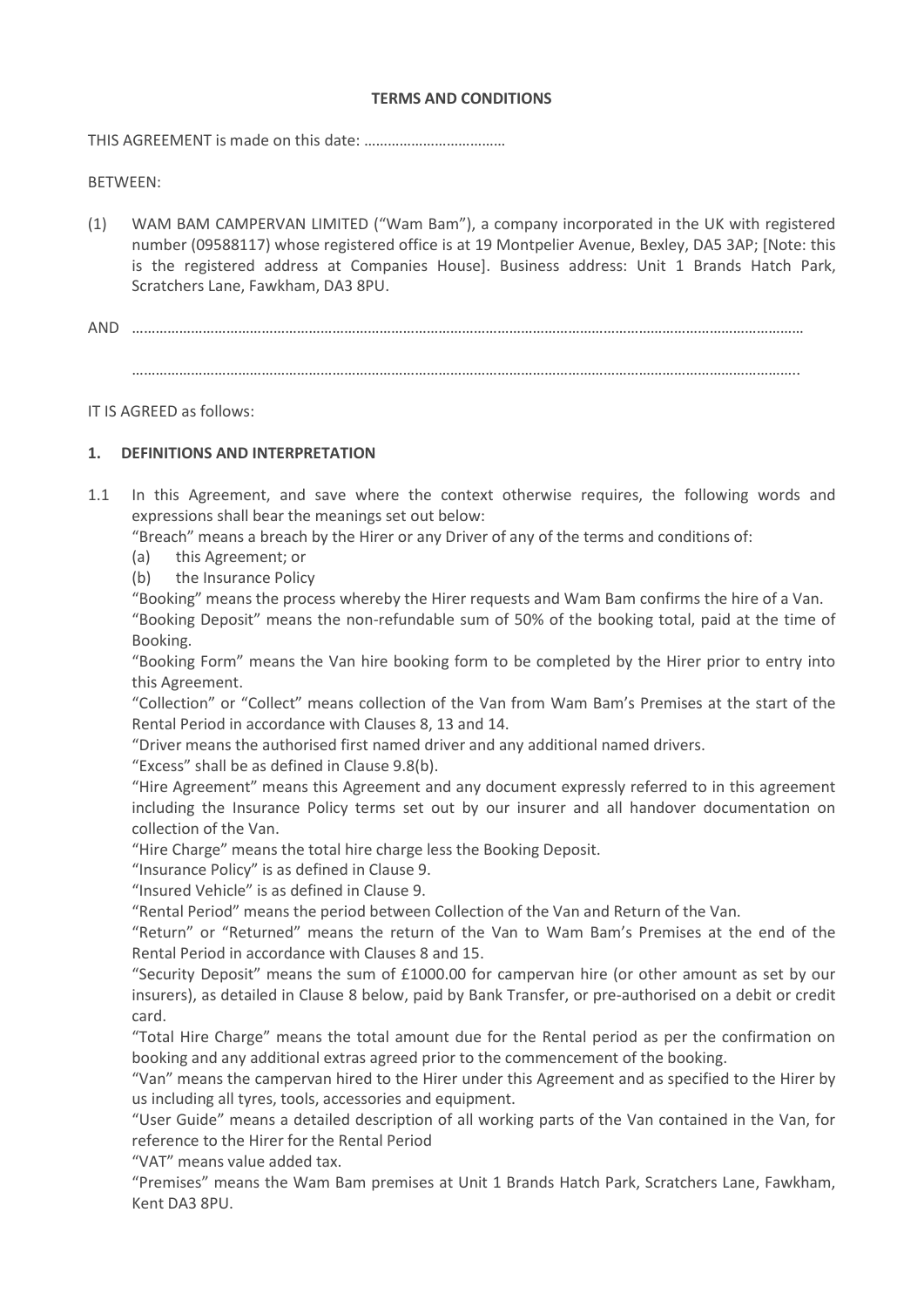"Wam Bam" means Wam Bam Camper Van Limited throughout this document.

- 1.2 In this Agreement, unless otherwise specified:
	- (a) the Interpretation Act 1978 shall apply to this Agreement in the same way as it applies to an enactment;
	- (b) references to Clauses and Schedules are to clauses of or Schedules to this Agreement;
	- (c) headings to Clauses and Schedules are for convenience only and do not affect the interpretation of this Agreement;
	- (d) use of any gender includes other genders;
	- (e) the singular includes the plural and vice versa;
	- (f) unless specified otherwise reference to times of the day are to Coordinated Universal Time (UTC) formerly Greenwich Mean Time (GMT)

# **2. BOOKING**

- 2.1 The Booking Form must be completed either through the Wam Bam website, or by calling Wam Bam head office, providing the necessary information and paying the Booking Deposit during the call (payable by credit/debit card).
- 2.2 Once Wam Bam has received the Booking Form or completed it over the phone, and received the Booking Deposit, Wam Bam will send to the Hirer a written confirmation and this contract shall have effect. Once a deposit has been paid, the Hirer is in agreement with our Terms & Conditions.
- 2.3 The Hire Charge is due 42 days prior to the start of the Rental Period. Where the booking is confirmed less than 42 days prior to Collection, the Total Hire Charge will be due on Booking.

## **3. PAYMENT**

- 3.1 Availability is on request. A reservation is only binding after it has been confirmed by receipt of the Booking Deposit and is not transferrable to alternative hire dates, unless agreed by Wam Bam at the time of cancellation and will be subject to an admin fee as outlined in Clause 5.
- 3.2 All payments are to be made by credit card (Visa, Maestro or Mastercard), debit cards or via bank transfer within 24 hours of making a booking.
- 3.3 For late bookings (less than six weeks before the start of the Rental Period) the full Hire Charge is payable on Booking. Collection shall not take place until full payment and the security deposit has been received.

## **4. CHANGE OF DETAILS**

- 4.1 In the event that a change of date for a hire is requested by the Hirer for any reason whatsoever and Wam Bam are able to rebook an alternative date for the hire, there will be an administration charge of £25.
- 4.2 In the event that a change of driver details is required, so long as the new Hirer is able to produce all required documents in good time, as per section 32, Wam Bam will make the requested changes, subject to an administration charge of £10.

## **5. CANCELLATION**

- 5.1 In the event of a cancellation the following applies:
	- (a) where cancellations occur between the time of confirmed reservation and 43 days before the Rental Period, the Booking Deposit will be forfeited.
	- (b) where cancellations occur between 42 and 15 days prior to the start of the Rental Period, a fee of 50% of the balance of the payable hire charge will be incurred.
	- (c) cancellations less than 14 days before the Rental Period commences 100% of the total hire charge is forfeited.
- 5.2 If Wam Bam are able to get another booking for the same Van, for the same Rental Period via normal business procedures, only the Booking Deposit will be forfeited. For hires booked over 6 months in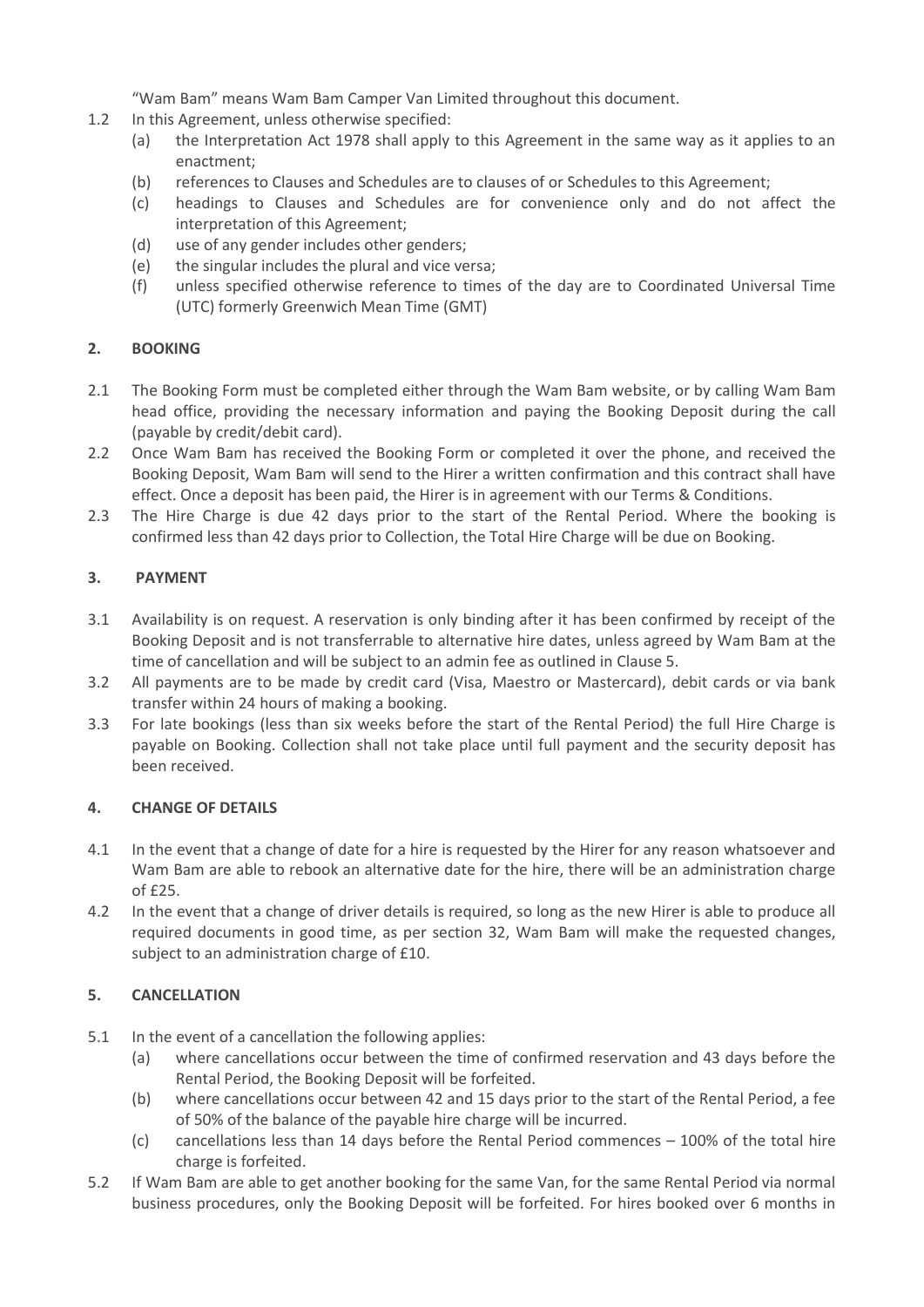advance and cancelled up to 6 months in advance, Wam Bam will refund all monies, less an administration charge of £25.

## **6. PAYMENTS OF CHARGES, JOINT AND SEVERAL LIABILITY**

- 6.1 All charges and expenses payable by the Hirer under this Agreement are due in accordance with Clause 7.2 and on demand by Wam Bam.
- 6.2 If the Hirer does not pay all charges when due, the Hirer agrees to pay a late charge of 8% per annum on the outstanding balance and any collection costs incurred by Wam Bam, including all reasonable legal fees.
- 6.3 When the Hirer comprises of more than one person, each person is liable jointly and severally for all obligations of the Hirer pursuant to this Agreement.

# **7. HIRE CHARGES**

- 7.1 The hire charges quoted ("Hire Rate") shall include:
	- (a) UK Breakdown cover.
	- (b) UK standard vehicle insurance for one person:
		- (i) in some instances, additional charges will be incurred whereby the drivers to be insured (a) have traffic convictions; (b) are using a foreign driver's licence ; (c) works in what the insurer considers to be a high risk occupation; (d) is aged younger than 25 or older than 75; (e) has a criminal conviction; (f) has any physical or mental conditions which may in the opinion of the insurer inhibit driving; or (g) has had an accident in the previous three years;

in such cases, these additional charges will be passed to the Hirer and the Hirer will be notified in advance of such changes.

- (c) VAT (charged at the prevailing rate).
- 7.2 The Hirer agrees to pay Wam Bam any administration fees as a result of this agreement, including, but not limited to:
	- (a) a valeting fee of up to £100.00 if the Van is not returned with the interior in a reasonable, clean condition.
	- (b) the cancellation fee in accordance with Clause 5, in the event of cancellation of this agreement.
	- (c) the cost of any damage to the Van or the property of any third party, subject to the Insurance Policy.
	- (d) any costs involved in recovering the Van should it be required.
	- (e) all Government fees and duties.
	- (f) Wam Bam will pay toll charges for the Dartford crossing if applicable, these will be passed on to the hirer at the standard rate if not paid for on booking.
	- (g) all parking fines, other fines or penalties, and/or accidents (including third party property damage) not reported on return of the Van, and associated administration costs incurred in relation to the Van during the Rental Period. Wam Bam will pass on driver details for such penalties to the relevant parties.
	- (h) any other fees or charges payable by the Hirer pursuant to this Agreement. This includes any costs incurred by Wam Bam as a result of any breach by the Hirer of any term of this Agreement.
	- (i) the loss of any revenue from damage caused by the Hirer making the Van unavailable for hire.
- 7.3 Any charges and/or costs, outside of the Total Hire Charge and Security Deposit, referred to in this Agreement will be deducted from the Security Deposit to the extent that the Security Deposit covers the charges and costs incurred. By signing this Agreement the Hirer agrees to Wam Bam making such deductions.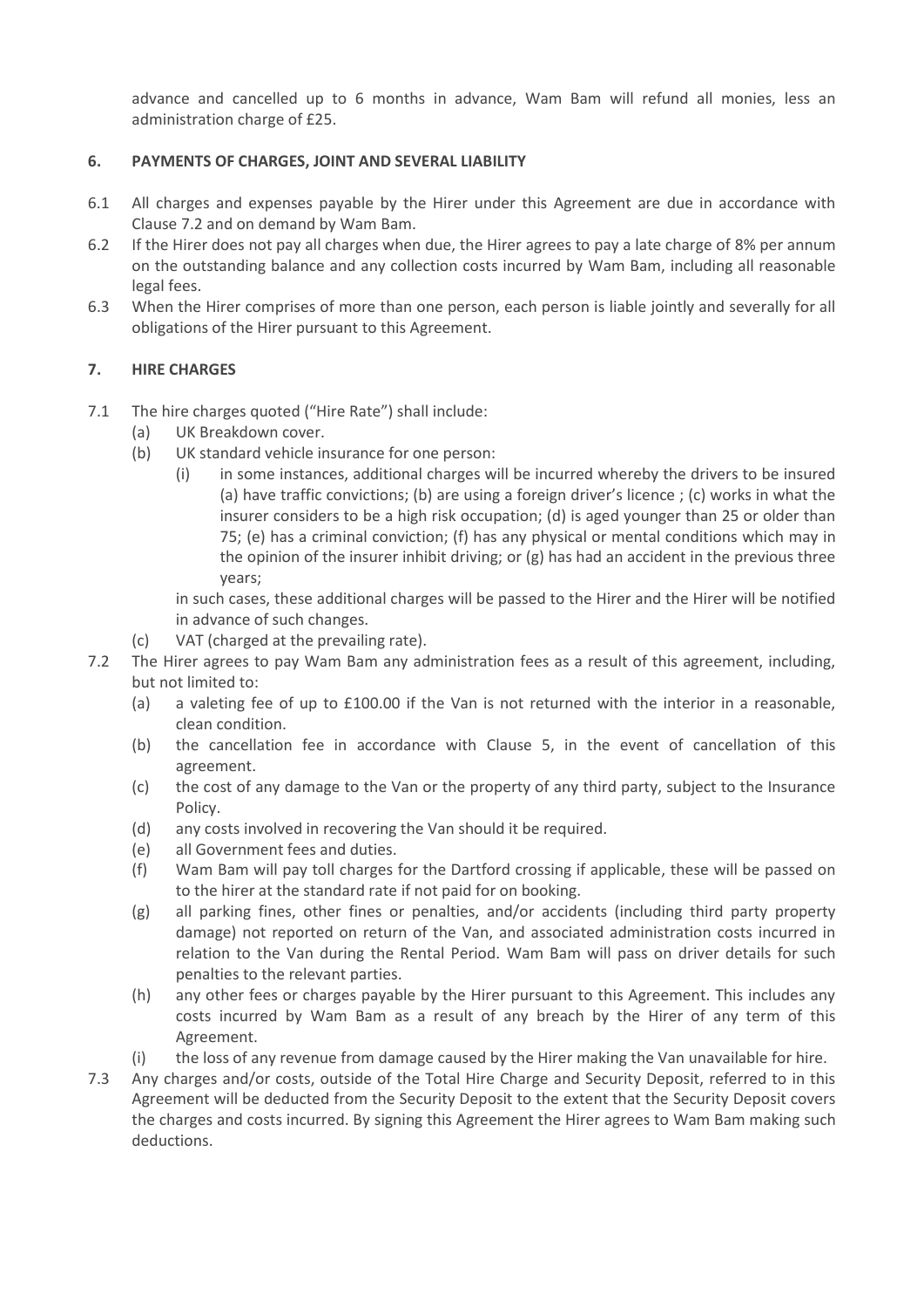# **8. SECURITY DEPOSIT**

- 8.1 The Security Deposit is payable a minimum of one day prior to collection of the Van, the Hirer agrees to pay the Security Deposit via Bank Transfer or Credit or debit card. If the security deposit is not received in advance of collection we may have to cancel your booking and our cancellation fees outlined in Clause 5 will apply.
- 8.2 The Security Deposit will be refunded within seven working days of Return of the Van; undamaged, with a clean interior and with a full fuel tank.
- 8.3 In the case where there is damage to the Van, Wam Bam agrees to inform the customer as soon as possible with photographs and a quote for the repair of the damage. The Security Deposit will be retained during this period and until the repair work is completed.

# **9. INSURANCE**

- 9.1 Each Wam Bam van has comprehensive insurance for the Drivers, the terms and conditions of which are attached at Schedule 1 (the "Insurance Policy"). The Insurance Policy is only for the Van. The interior equipment and other items as specified in the User Guide are not covered by the Insurance Policy and any damage will incur costs in addition to the Excess on the "Insured Vehicle". Additionally any loss of revenue is not covered by the insurance policy and the Hirer will be liable for such losses due to any damage caused by the Hirer restricting subsequent hires.
- 9.2 The Hire charge includes insurance for one driver. The charges for adding a further UK driver's licence holder to the Hire Agreement are:
	- (a) £10.00 per person per day where the additional driver holds a UK driving licence with no penalties.
	- (b) depending on the number and type of points incurred on the additional driver's licence and the nationality of the driver, in addition to the charge in Clause (a) above, a further charge may apply as calculated by Wam Bam's insurers.
- 9.3 Failure to provide information may invalidate the Hirer's Insurance Policy and render the Hirer liable for all losses howsoever sustained including claims by third parties.
- 9.4 Wam Bam is not responsible for any damage in connection with any accident or breakdown caused by the Hirer, nor is it responsible for any loss of property from the Van.
- 9.5 The Insurance Policy protects Wam Bam and any Driver against legal claims from any other person or for death or personal injury to the Hirer or damage to any other person's property caused by use of the Insured Vehicle on the road, provided that:
	- (a) the Hirer reports all such incidents to us during the Rental Period (or on return of the Van).
	- (b) the Hirer uses the Van in accordance with the terms and conditions of this Hire Agreement.
- 9.6 Whereupon any third party suffers death, personal injury or damage to property caused by use of the Insured Vehicle which involves a Breach, the Hirer agrees to fully reimburse Wam Bam for any and all compensation payments that Wam Bam incurs in connection with such Breach, including but not limited to payments made to:
	- (a) the insurers for any payment they make to a third party on the Hirer's behalf and/or
	- (b) any third party.
- 9.7 The insurance on the Insured Vehicle is limited to 25% of cover for consequences resulting from fire due to cooking or heating. In this instance the Hirer will be liable for the outstanding 75%.
- 9.8 The Hirer acknowledges that:
	- (a) the Hirer is insured for damage to the Van (Insured Vehicle) and the property of a third party.
	- (b) the Hirer will have to pay an excess for any damage. The insurance excess (the "Excess"), is £1000.00 for hirers between 25 and 75 and £1,500.00 for hirers between 23 and 24, unless otherwise stipulated by Wam Bam on receipt of insurance information.
	- (c) the Hirer will not have any cover through the Insurance Policy for personal possessions and the Hirer will be responsible for the total cost of any damage if the Hirer breaches any of the terms of the Hire Agreement.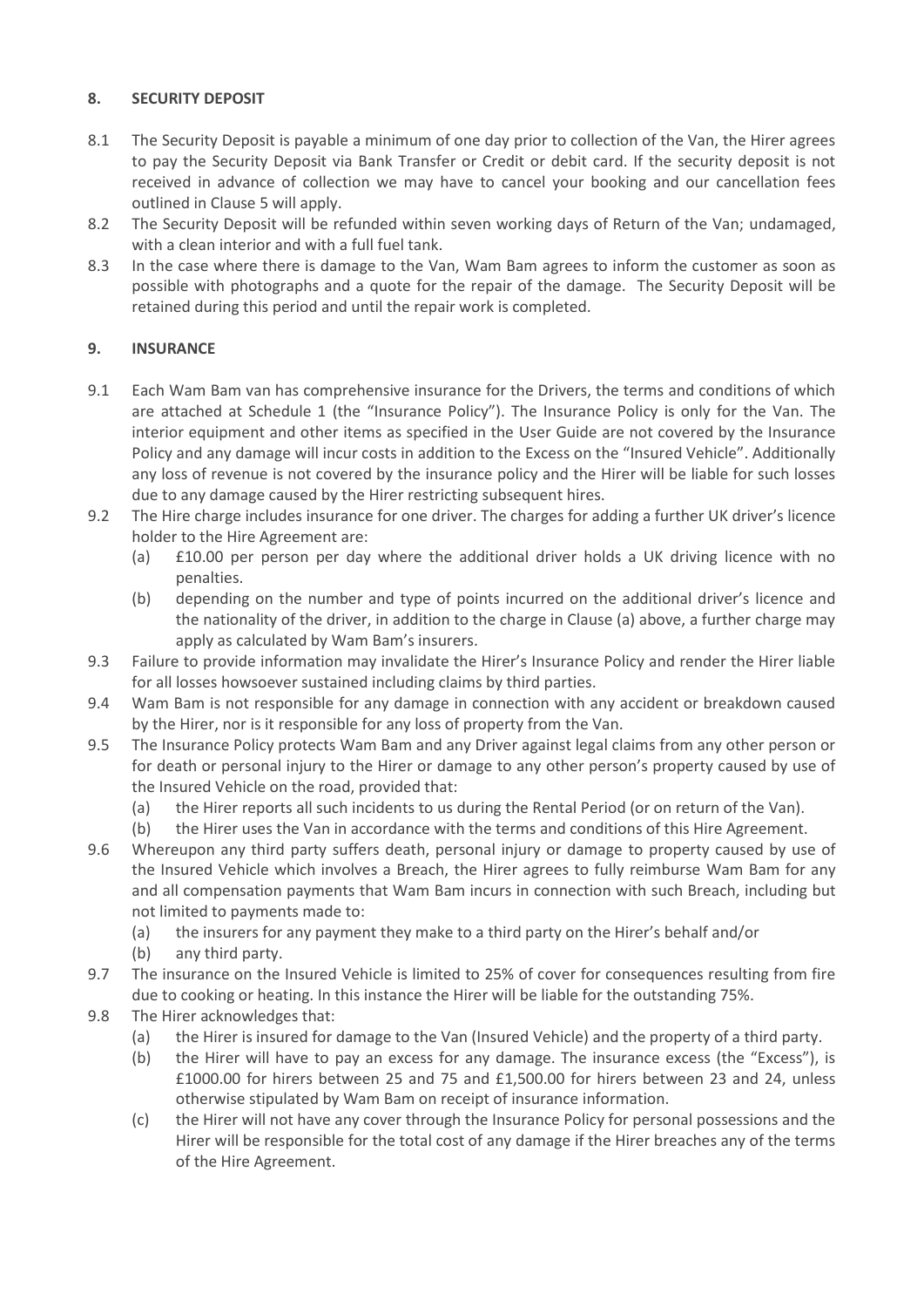### **10. BREAKDOWN**

- 10.1 If the Hirer experiences any difficulties, these should be immediately reported to Wam Bam. In the event of breakdown, recovery or repair services will be provided. All Wam Bam vans have full Breakdown and Relay Cover.
- 10.2 If the Van breaks down on a campsite or within a Festival area, this should be reported immediately to Wam Bam. This includes a battery running flat or being bogged in mud so that Wam Bam may advise of the best solution in conjunction with the campsite and/or Festival providers.
- 10.3 Should the Van breakdown and cannot be repaired during the Rental Period, Wam Bam will offer either:
	- (a) a replacement van (subject to availability).
	- (b) if a replacement is not available a refund of the hire charge for any remaining days in the Rental Period.
- 10.4 Wam Bam will not accept liability for any costs to the Hirer or passengers arising from accident or breakdown unless it is due to negligence by Wam Bam.
- 10.5 Where a replacement Van is available, the Hirer will return the Van to the Premises with the Relay cover and collect a replacement Van.
- 10.6 Where the breakdown has been caused by the Hirer through the Hirer's own actions, the Hirer will be liable for all costs incurred in accordance with this agreement and will not be entitled to any refund in accordance with Clause 5 above.
- 10.7 If the Hirer has broken down the Hirer must remain at a safe distance from the Van until the Recovery Vehicle arrives and, upon arrival, hand over the keys to the authorised Recovery Vehicle driver.
- 10.8 The Hirer may not abandon the Van at the roadside. Should the Hirer abandon the Van, Wam Bam will be entitled to recover from the Hirer: any transport and labour costs incurred in returning the Van to the Premises and any costs arising from loss or damage to the Van whilst it is unattended.
- 10.9 Breakdowns and/or malfunction of the Van and/or equipment after the Van has left our control will not be a reason to abort or cancel this agreement if the issue is resolved in a reasonable amount of time during the hire period.

## **11. ACCIDENTS, THEFT AND VANDALISM**

- 11.1 The Hirer must, where possible, report to the police and Wam Bam:
	- (a) any traffic accident involving the Van as soon as practicable; and / or
	- (b) report loss, damage or theft involving the Van within 12 hours of the incident or immediately upon discovery of the incident.
- 11.2 In accordance with the Insurance Policy, the Hirer must not admit to any liability, release any party from liability, settle any claim or accept any disclaimer in the event of the accident, but should, where possible, take the names and addresses of everyone involved, including witnesses, vehicle registration numbers, together with all the details of the accident, time, place, how it came about and damage to vehicles.
- 11.3 If the Hirer has a camera, the Hirer shall take photos of the scene. The Hirer must not move the vehicles before the police arrive, provided that keeping them in situ is a safe thing to do.
- 11.4 An accident or theft report form must always be completed and submitted to Wam Bam on Return or within three days of Return, containing all the above information. In the event of theft, the Hirer must return the keys to Wam Bam.
- 11.5 The Hirer agrees to co-operate with Wam Bam and their insurers in any investigation or subsequent legal proceedings, providing evidence and attending court if necessary, arising out of any loss of or damage to the Van.

## **12. FORCE MAJEURE**

Wam Bam shall not be liable in any way to the Client for death, bodily injury, illness, damage, delay or other loss or detriment to person or property, or financial costs both direct and indirect incurred, or for Wam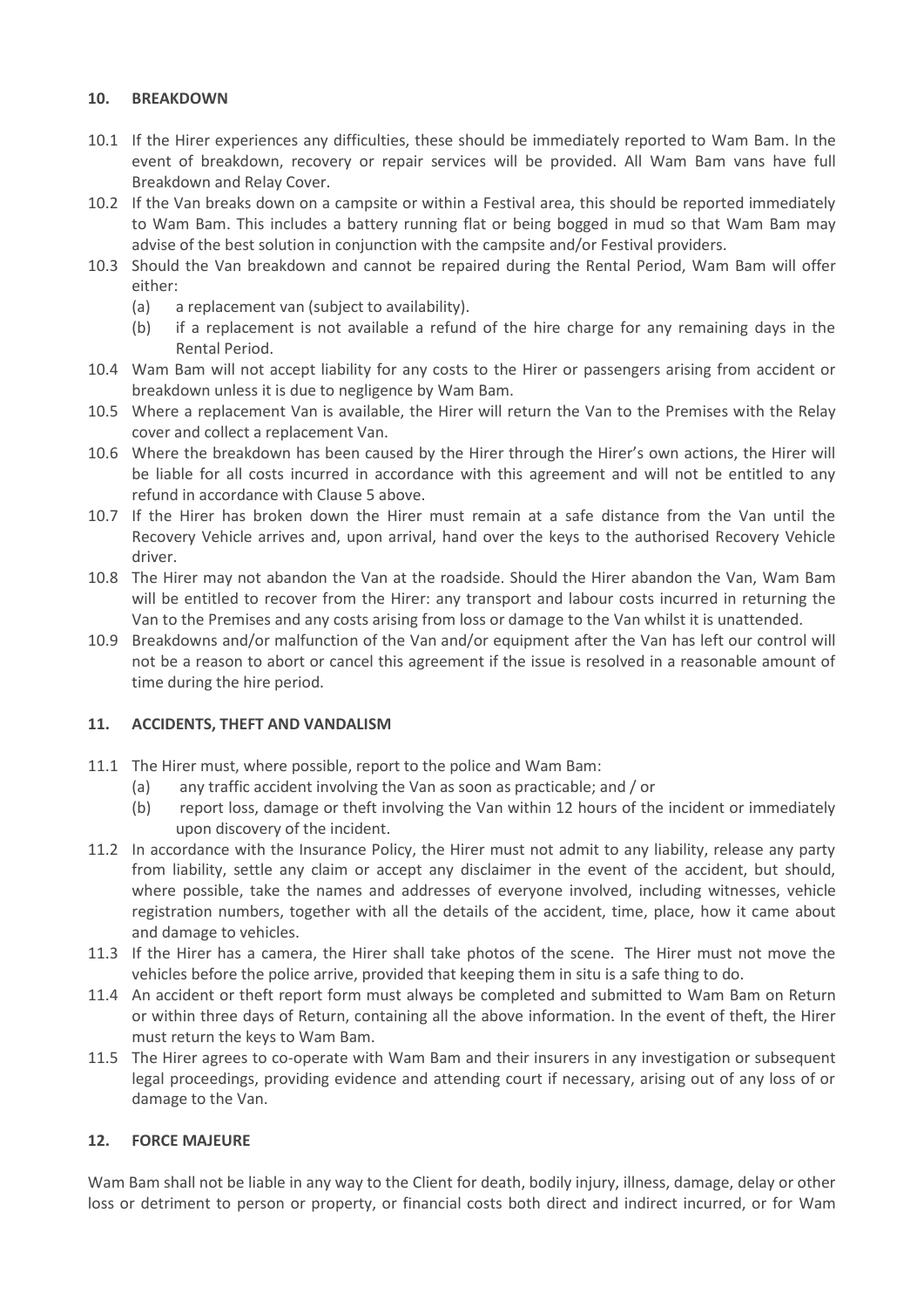Bam's failure to commence, perform and/ or complete any duty owed to the Client if such death, delay, bodily injury (including emotional distress or injury), illness, damage or other loss or detriment to person or property is caused by Act of God, war or war like operations, mechanical breakdowns, terrorist activities or threat thereof, civil commotions, interference by authorities, political disturbance, howsoever and where so ever any of the same may arise or be caused, riot, insurrection and government restraint, fire, extreme weather or any other cause whatsoever beyond the reasonable control of Wam Bam; or an event which Wam Bam or the supplier of services, even with all due care, could not foresee.

# **13. COLLECTION**

- 13.1 Collection is by 10am on day of hire, unless agreed otherwise with Wam Bam in advance of collection.
- 13.2 The Hirer shall allow at least one hour for an induction on the Van. This induction shall include:
	- (a) how to drive the Van;
	- (b) how to operate the cooker, sink, fridge, roof, beds, camping gas, (grill and heater where available), water storage and other accessories;
	- (c) a briefing on all required vehicle checks for the Rental Period;
	- (d) the completion of any necessary paperwork; and
	- (e) time for the Hirer to load their luggage into the Van.
- 13.3 Collection may not take place outside the normal business hours of Wam Bam, unless by prior agreement with Wam Bam; late collections outside of normal operating hours, after 4pm or on a Sunday will be charged at £35 to cover administration costs.
- 13.4 Wam Bam have the right to refuse an induction on the Van at a time that they feel is not in the best interests of the Hirer.

### **14. CONDITION**

- 14.1 The Hirer and Wam Bam will jointly check the condition of the Van at the start of the Rental Period.
- 14.2 It is the responsibility of the Hirer to check the Van for existing damage upon Collection and to inform Wam Bam of such before departing, on the Vehicle Damage checklist, as part of the handover procedure. Whereby the Hirer records no damage and the vehicle has damage on return, the Hirer shall be deemed liable for the new damage.

## **15. RETURN**

- 15.1 Van must be returned by 4pm on last day of hire, unless agreed otherwise with Wam Bam in advance of collection.
- 15.2 Upon Return, a Wam Bam member of staff will check the Van to identify any potential malfunctioning of the Van, fuel level or any other relevant matter requiring attention and inform the hirer of any issues within 7 days of return.
- 15.3 A £100.00 soiling fee may be retained from the Security Deposit (in each occurrence) by Wam Bam where the Van is not returned with the interior in a clean condition; and/or
- 15.4 If at any time Wam Bam have agreed that the Hirer may return the Van to a place other than their Premises, the Hirer will remain fully responsible and liable for the Van until it is collected by Wam Bam or Wam Bam's designated breakdown provider.
- 15.5 The Hirer is responsible for any costs incurred to Return the Van should the Hirer abandon the Van.
- 15.6 Wam Bam will not refund the hire charge if the Van is returned prior to the end of the Rental Period due to weather, personal circumstances or any other reason whatsoever.
- 15.7 If a Van is Returned later than the agreed time:
	- (a) a charge of £50.00 per hour/ or part of, will be payable; and
	- (b) where the late Return makes Wam Bam liable for any extra costs, including any revenue

lost as a consequence of the Van being unavailable for hire, the Hirer shall be liable for these costs.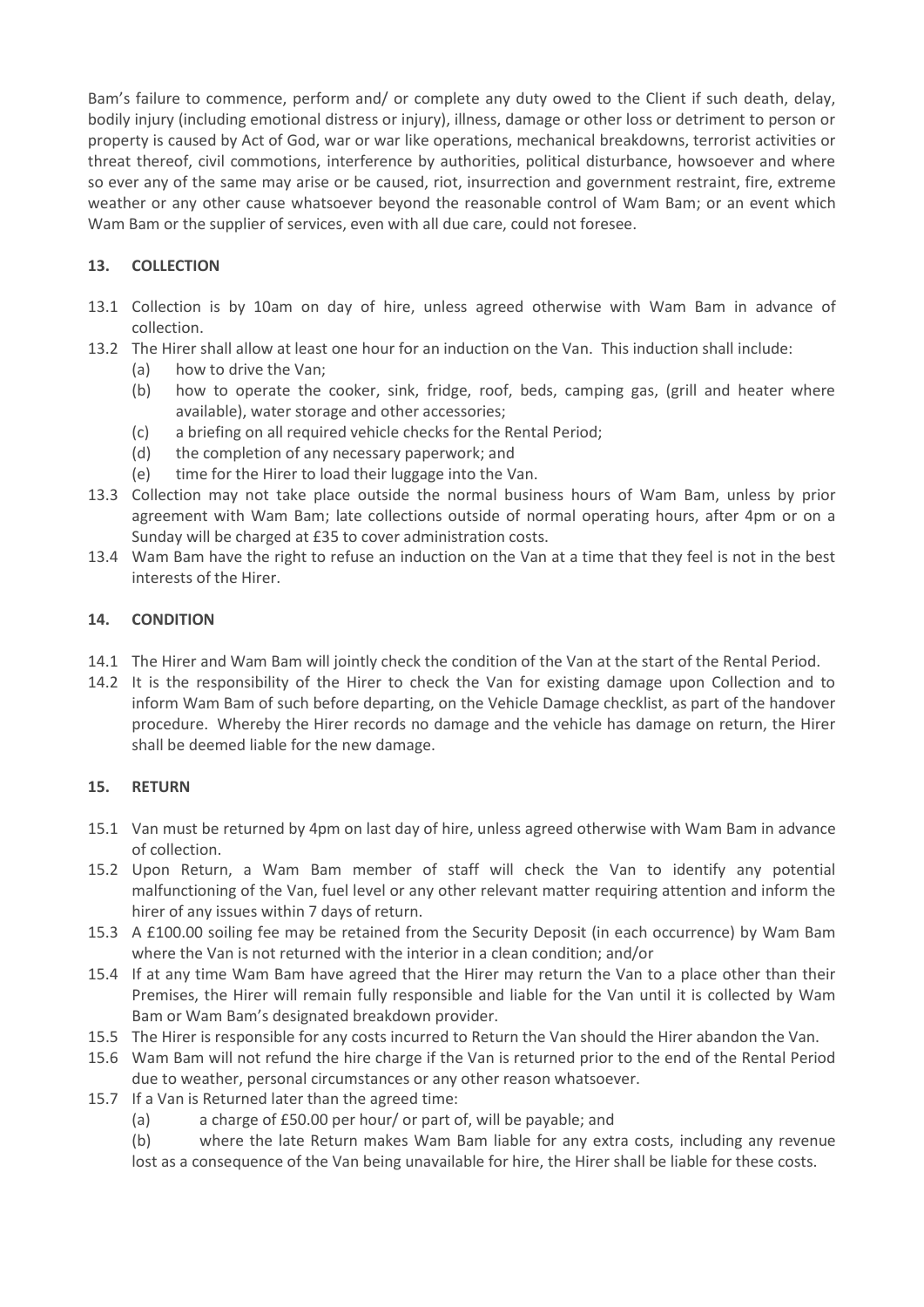This Clause 15 will apply irrespective of the reason for the late return, unless in relation to Clause 10, where the breakdown not the fault of the hirer, such as a flat battery due to electrical items not being turned off.

15.8 Returns requested outside of normal operating hours and on a Sunday (other than 11am), will be charged at £30 to cover administration costs.

## **16. ENGINE CARE AND MAINTENANCE**

- 16.1 The Hirer will be liable for the cost of repair or replacement to the engine where there is damage or breakdown caused by the Hirer's own actions, including but not limited to pushing the engine too hard or not maintaining the oil and water levels of the Van, putting diesel in a petrol engine or vice versa, or burning out the clutch.
- 16.2 If the Hirer causes damage to the engine through driving too fast (over 70 mph) over too long a period of time, and/or ignoring the warning lights, the Hirer will be liable for any transport costs, repairs required or the cost of a replacement engine.
- 16.3 The Hirer must take all reasonable and practicable steps to properly and safely maintain the Van including regular checks on: batteries, engine oil and other gauges, bulbs and tyre pressures and condition when driven more than 100 miles and shall refill or replace items as necessary.
- 16.4 Wam Bam shall reimburse the Hirer for expenditure up to £200.00 reasonably incurred in rectifying any mechanical failure to the Van (not including the water system, refrigerator, heating, audio) provided that:
	- (a) the Hirer produce relevant receipts.
	- (b) the Hirer has received the prior consent of Wam Bam.
	- (c) the damage is not due to the fault of the Hirer or the breach of this Agreement by the Hirer.
- 16.5 Wam Bam regularly check the pressures of all the tyres on the Van and inspect for wear and tear. Upon collection of the Van, you agree that all tyres are visibly sound and appear within legal limits. Any damage to tyres during Hire is the Hirer's responsibility unless it can be shown that damage is due to invisible defects unknown on Collection. Wam Bam will reimburse the Hirer for expenditure reasonably incurred if:
	- (a) the Hirer produces relevant receipts.
	- (b) the tyre is defective and is returned by the Hirer to Wam Bam for inspection.
	- (c) the manufacturer accepts liability under his warranty

## **17. THE HIRER'S CAR**

During the Rental Period, the Hirer may park their car at the Premises, at a cost of £60 per week, but does so at the Hirer's own risk. Wam Bam does not accept responsibility for the loss of, or damage to the Hirer's car or its contents.

## **18. FUEL**

- 18.1 The fuel tank will be full on Collection and must be returned to us full. In the event that it has not been possible to provide the Van with a full tank of fuel, the level at collection will be recorded and the Van must be returned with the same level of fuel. An administration charge of £25.00, plus the cost of the missing fuel will be deducted from the Security Deposit if the Van is returned with missing fuel.
- 18.2 We may ask for proof of refuelling the Van if there is any uncertainty about the type of fuel used or the quantity of fuel in the tank on return. If the Van is refuelled with the incorrect fuel, the Hirer will be responsible for any recovery costs and associated costs for drainage and repair to the vehicle as well as the cost of refuelling with the correct fuel.
- 18.3 If you run out of fuel and request roadside assistance you will be liable for the call out fee plus the fuel you require and any subsequent damage caused by lack of fuel.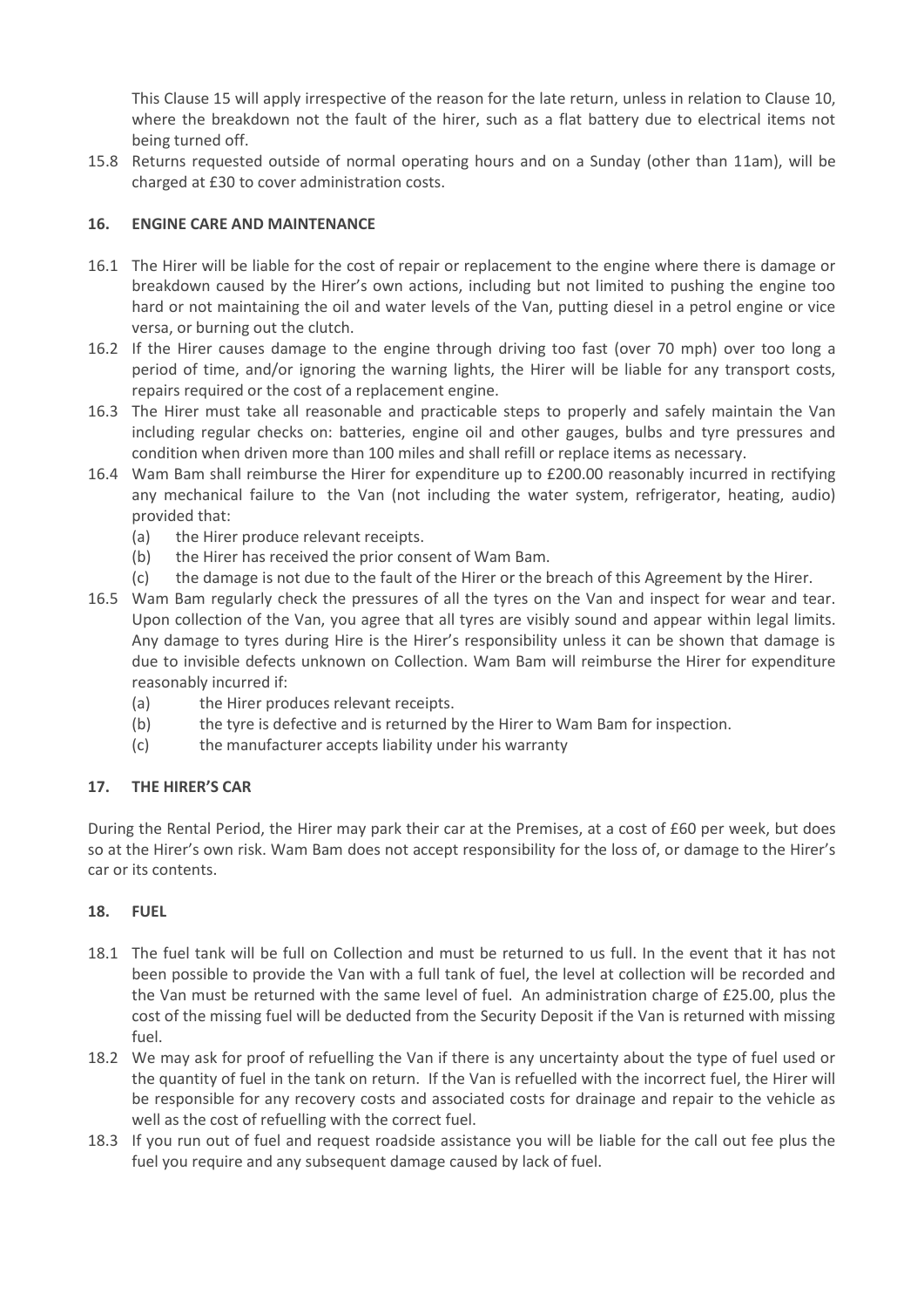18.4 Wam Bam will not be held responsible for fuel economy for individual vehicles. Fuel economy is dependent upon a number of varying factors, including how the vehicle is driven, weather conditions and the maintenance of correct tyre pressures.

## **19. KEYS**

In the event that keys are lost or damaged the Hirer will be liable for the reasonable costs of obtaining replacement keys, and any costs associated with providing replacement keys to the Hirer during the Rental Period. The Hirer must lock the Van at all times when not in use.

### **20. SMOKING**

It is illegal to smoke inside the Van or hired tents and/or awnings. The Hirer will be liable for any damage or smoke contamination caused to the Van, tent, awning or their contents through smoking. If we detect signs of smoking in the Van or tent, we may charge a £750 soiling fee which will be deducted from the Security deposit.

### **21. PASSENGERS**

Wam Bam authorises the use of the Van up to the stated number of passengers. Each person must use the safety restraints where provided, at all times whilst the Van is in motion. Each Van may carry a different number of passengers; the specification of the Van must be checked prior to Booking.

- 21.1 If there is a buddy seat available in the vehicle, passengers travelling in the buddy seats do so at their own risk.
- 21.2 For each child under 135 centimetres (4'5″ inches approx) or under 12 years of age the Hirer must use a booster seat or baby seat as appropriate, or comply with the prevailing regulations. The Hirer is legally responsible for obtaining and using an appropriate child or baby seat. The fitting of any such equipment is the sole responsibility of the Hirer and Wam Bam accepts no liability whatsoever for defective child or baby seats not supplied by them or the incorrect fitting by the Hirer.

## **22. PETS**

Subject to this Clause 22, pets are permitted in the Van:

- (a) there will be an additional charge of £30.00 per hire, which covers the additional cleaning required on return of the Van.
- (b) all pets must be disclosed on Booking or a minimum of 1 week prior to Collection and only pets that have been confirmed by Wam Bam as acceptable may be brought into the Van.
- (c) any damage caused by the Hirer's animal(s), will be deducted from the Security deposit.
- (d) the Hirer shall comply with current law concerning the carriage of animals when travelling in the Van at all times.
- (e) pets must never be left alone or unsupervised in the Van.

#### **23. CAMPING GAS/BATTERIES**

- 23.1 Some Vans may be fitted with an LPG (liquefied petroleum gas) tank for cooking and heating purposes. It is the Hirer's responsibility to ensure that it is re-filled for the Rental Period by following the guidelines provided at handover and in the User Guide, where applicable.
- 23.2 A Leisure battery is provided for the operation of electrical items in the Van. It is the Hirer's responsibility to ensure that it is kept charged for the Rental Period by following the guidelines provided at handover and in the User Guide.

#### **24. DRINKING WATER**

The water stored in the Van is not drinking water and should not be used for storing drinking water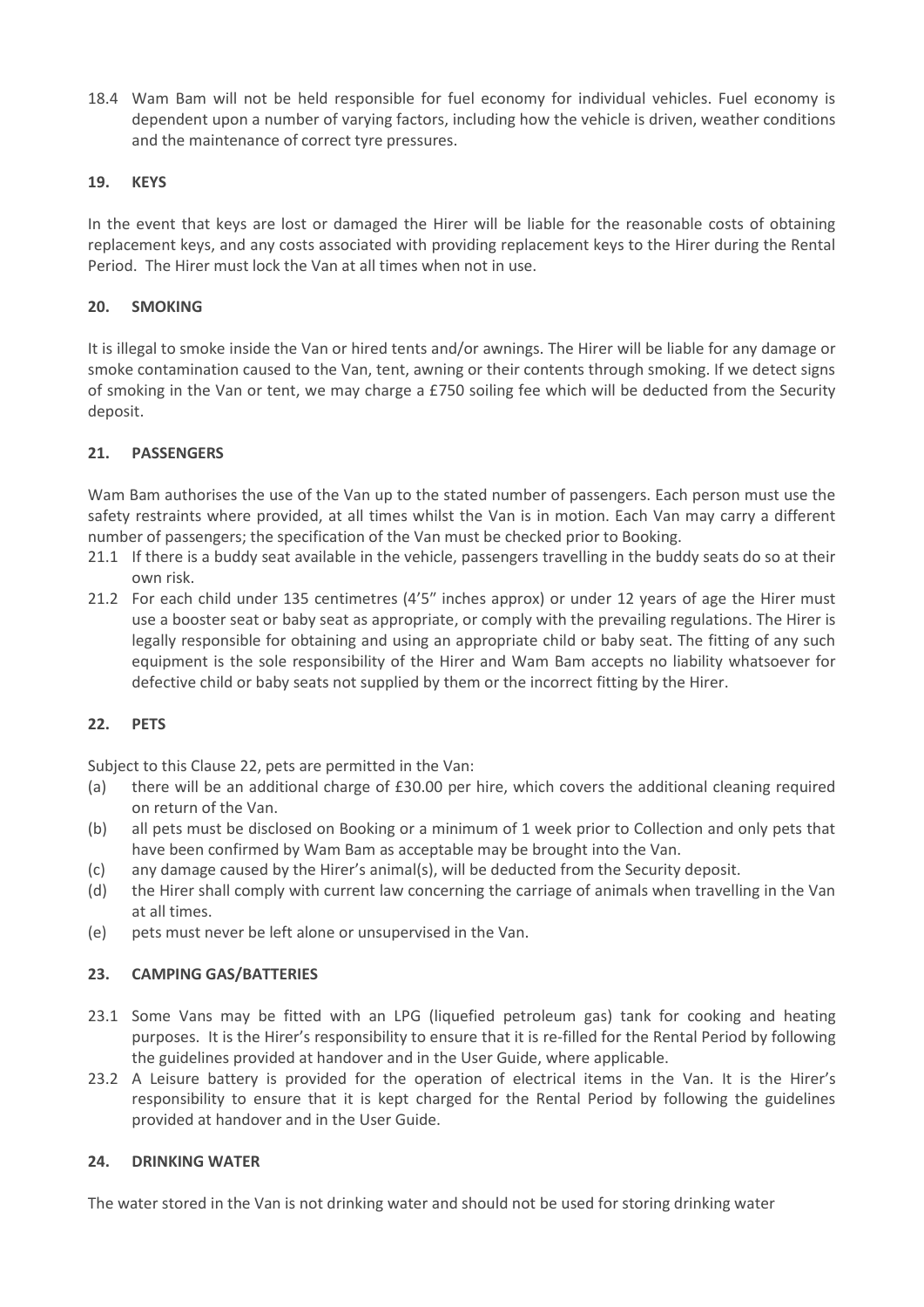## **25. OBLIGATIONS**

- 25.1 Wam Bam will supply the Van to the Hirer in good overall and operating condition, complete with all necessary documents, parts and accessories agreed on the Booking Form.
- 25.2 Wam Bam will provide all the necessary insurances as per the Booking Form.
- 25.3 Wam Bam will provide a handover on Collection of the Van as stipulated in Clause 13.2.
- 25.4 The Hirer warrants that all information supplied by them to Wam Bam in connection with this Agreement is true and accurate.
- 25.5 The Hirer agrees to carry out all required vehicle checks during the Rental Period as outlined in the handover of the Van.
- 25.6 The Hirer agrees to return the Van to Wam Bam in the same condition as they rented it, subject to fair wear and tear, with the same documents, parts and accessories, at the location and on the date and time designated in this Agreement or sooner upon demand by us. Failure to do so may result in further charges becoming due and payable by the Hirer.

# **26. LOST PROPERTY**

- 26.1 It is the Hirers responsibility to fully check the Van for personal items on Return prior to handing back the keys to Wam Bam.
- 26.2 Wam Bam are happy to return items left behind by the Hirer. There will be an admin charge of £5 plus the cost of the postage. This will be deducted from the security deposit or invoiced if necessary.

## **27. USE OF THE VAN**

- 27.1 The Hirer agrees that during the Rental Period, the Hirer will not allow the Van to be:
	- (a) driven otherwise than in a cautious, prudent and normal manner.
	- (b) used in a manner which could cause damage.
	- (c) used to carry more passengers than the seat belt capacity of the Van or than is permitted by any relevant authority or detailed in the User Guide or on the Van.
	- (d) driven in a prohibited area.
	- (e) driven by a person under the influence of alcohol or drugs or with a blood alcohol level in excess of that permitted by law.
	- (f) left with the ignition key in the Van while it is unoccupied.
	- $(g)$  left unoccupied without the doors locked, and / or the stereo head unit not removed and / or the DVD screen (where applicable) uncovered.
	- (h) driven by persons: (i) under the age of 25 years or over 75, unless by prior agreement with Wam Bam and their insurers; or

(ii) who is not authorised by law to drive the Van. Particulars of a proposed licensed driver of the Van are set out under Clause 32.

(i) damaged by:

(i) submersion in water; or

(ii) contact with salt water.

- (j) tow or push any vehicle, trailer or other object.
- (k) driven when it is overloaded or when loads are not properly secured.
- (l) use the Van for any illegal purpose, carry any object or any substance which is illegal or, because of its condition or smell, may harm the Van and/or delay the ability to rent the Van again.
- (m) take part in any race, rally, test or other contest, drive or park in contravention of any traffic or other regulations.
- (n) undertake driving training activity or put the Van through a rotary car wash.
- (o) used to carry passengers or property for hire or reward.
- (p) used to carry volatile liquids, gases, explosives or other corrosive or inflammable material.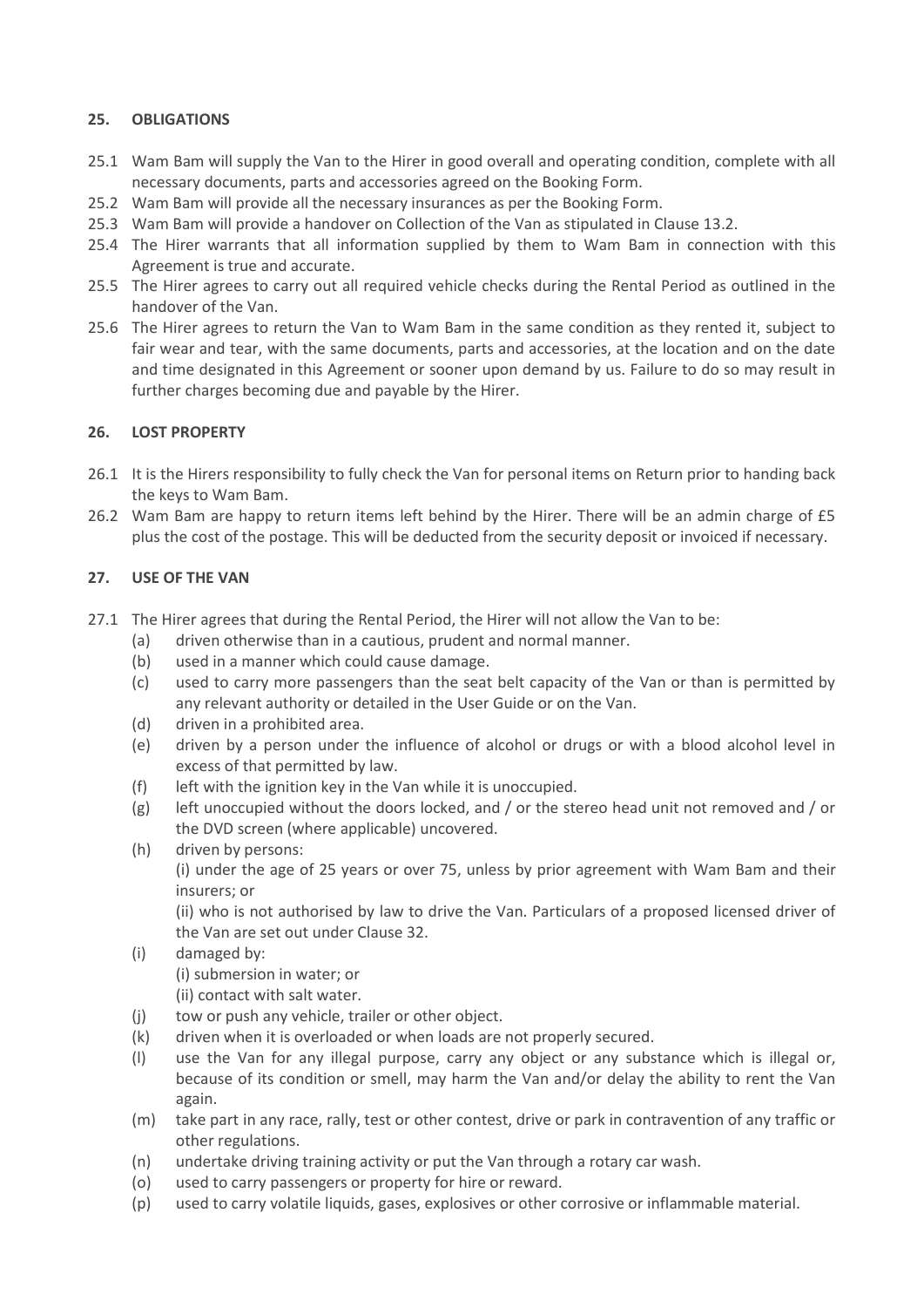- (q) otherwise used in breach obligations under this Agreement.
- 27.2 The Hirer shall not make any alterations or additions to the Van without the prior written consent of Wam Bam.

### **28. ROAD RESTRICTIONS**

- 28.1 The Van may only be driven on sealed / bitumen roads or within the confines of a recognised campsite.
- 28.2 The Hirer acknowledges that Wam Bam reserves the right at any time, at its sole discretion, to restrict vehicle movements in certain areas due to adverse road or weather conditions or any other reasonable cause.
- 28.3 The Van is fitted with a GPS tracking device that monitors location and speed. Wam Bam may use the tracking information recorded for any purpose pertaining to this Agreement.

### **29. TITLE TO THE VAN**

The Hirer acknowledges that Wam Bam retains title to the Van and that the Hirer possess the goods as a mere bailee only. The Hirer does not have any right to pledge Wam Bam's credit in connection with the Van and agrees not to do so. The Hirer shall not agree, attempt, offer or purport to sell, assign, sublet, lend, pledge, mortgage, let on hire, or otherwise part with or attempt to part with the personal possession of or otherwise deal with the Van.

### **30. TERMINATING THE AGREEMENT**

- 30.1 The Hirer acknowledges that Wam Bam may terminate the Hire Agreement and if the Hirer is in possession of the Van, repossess the Van at any time, if any of the following applies:
	- (a) the Hirer is in breach of any term of this Agreement.
	- (b) the Hirer has obtained the Van through fraud or misrepresentation.
	- (c) the Van appears to be abandoned.
	- (d) the Van is not returned on the agreed return date or Wam Bam reasonably believes that the Van will not be returned on the agreed return date.
	- (e) Wam Bam considers on reasonable grounds, that the safety of passengers or the condition of the Van is endangered.
- 30.2 If the Hirer is in possession of the Van and any of the above apply, the Hirer will pay the costs of repossessing the Van, including reasonable towing charges.
- 30.3 The Hirer understands that in the event of such termination or repossession, the Hirer shall have no right to a refund of any part of the Hire Charges and any costs arising from this situation will be deducted from the security deposit.

#### **31. EUROPEAN AND IRELAND TRAVEL**

- 31.1 In accordance with the terms of this Agreement and the Insurance Policy, the Hirer is permitted to take the Van to countries within the European Union only.
- 31.2 The following charges apply for European travel:
	- (a) European breakdown cover, provided by our breakdown specialist.
- 31.3 The Hirer will advise at the time of Booking, or at least one week in advance of Collection, that they will be travelling into Europe and which countries the Hirer will visit, to ensure the Hirer is fully insured. The Hirer will pay all relevant charges relating to travel outside of the UK in advance of travel. Travel outside of the prearranged countries by the Hirer will result in a penalty of £1,000.00, not including any costs incurred by travelling to that country, including breakdowns, losses, recovery, etc. Wam Bam reserves the right to refuse travel into any country deemed as high risk or not covered by our insurers.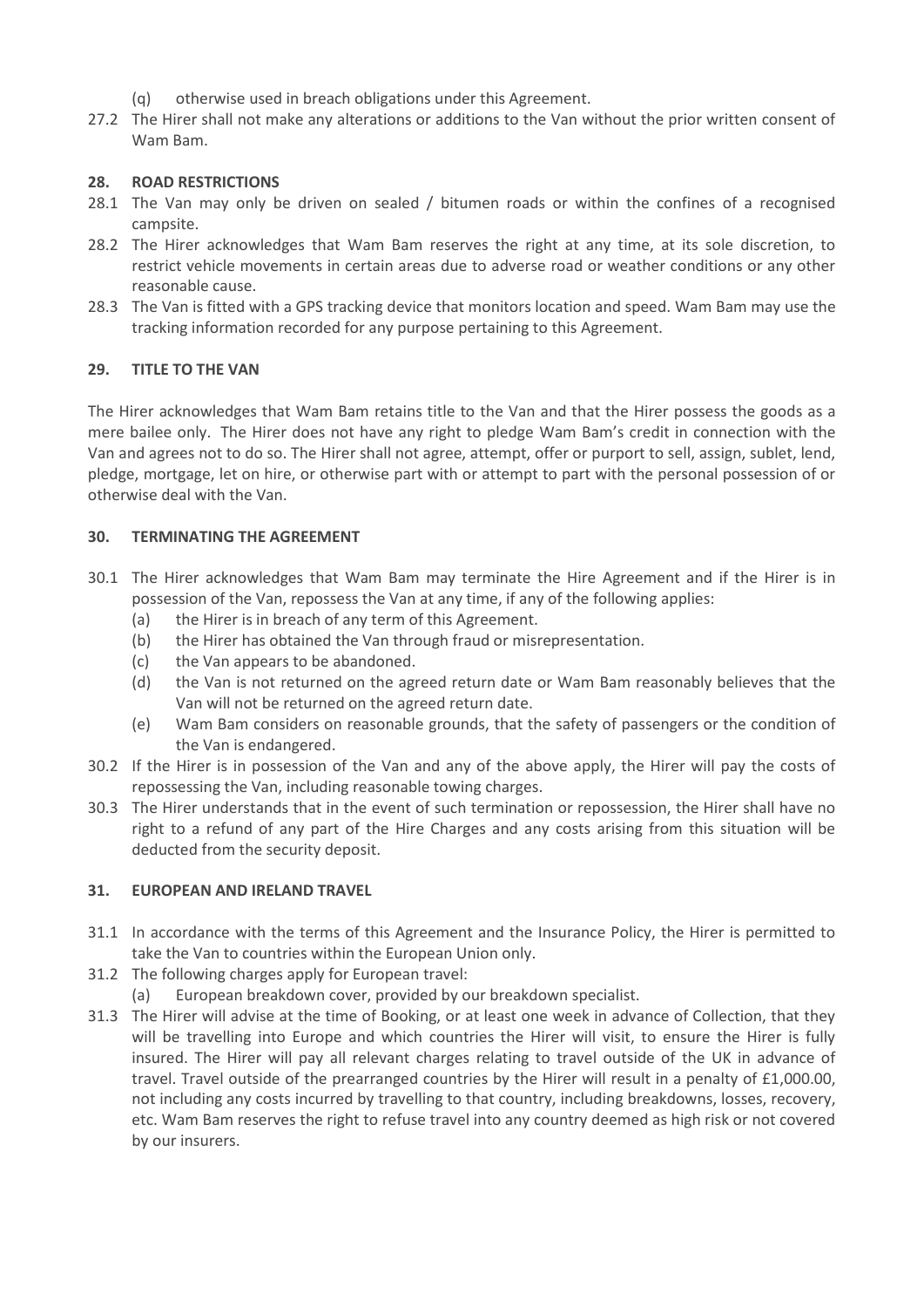# **32. DRIVERS**

- 32.1 All Drivers must be between the ages of 25 and 75 years of age and hold a full and valid UK driving licence for a minimum period of three years. Non-UK licence holders may be insured with prior consent from Wam Bam and its Insurer. Any charges associated with insuring Drivers over or under the require age limits or non–UK licenced drivers will be the responsibility of the Hirer and payable in advance of collection.
- 32.2 All Drivers must have no more than 6 penalty points (within three years of the hire date) or one conviction on their licence.
- 32.3 There may be no more than two Drivers per Hire Agreement.
- 32.4 Each Driver warrants that he/she:
	- (a) does not have any mental or physical disabilities which would interfere with the Driver's ability to drive, including but not limited to stroke/deafness/heart condition/diabetes/ loss of limb/loss of sight in an eye/epilepsy; and
	- (b) is not taking drugs or medication likely to affect his/her driving or taking medication prescribed by a registered medical practitioner for treatment of drug addiction.
- 32.5 The Hirer will provide Wam Bam with all identification required for insurance purposes, a minimum of one week in advance of collection:
	- a) Photocard licence (if using old style paper only licence we will require another form of photographic ID, such as a Passport).
	- b) DVLA Check code or PDF document.
	- c) 2 forms of printed address verification dated within 2 months of the Hire date. We can accept the following:
		- o Utility bill, dated within the last 2 months (Water, gas, electric or landline phone bill)
		- o Bank statement, dated within the last 2 months
		- o Mortgage statement, dated within the last 12 months
		- $\circ$  Council tax bill, dated within the last 12 months
- 32.6 On Collection of the Van, the Hirer will produce all driving licences. If you are unable to produce hard copies of your licence Wam Bam have the right to refuse your hire and Cancellation Clause 5 will apply.
- 32.7 Drivers are personally liable for all legal penalties (including parking tickets, tolls and London congestion charges) which are incurred during the Rental Period.
- 32.8 The Van must only be driven by a Driver for whom all information has been provided in accordance with this Clause 32. Failure to provide accurate information may invalidate the insurance and render the Hirer liable for all losses howsoever sustained including claims by third parties.

## **33. CHOICE OF VAN**

- 33.1 Wam Bam will make every effort to secure a Van of the Hirer's choice, however Wam Bam reserve the right to provide the Hirer with a suitable comparable or superior alternative, without notice, upon Collection. In that event, the Hirer shall not be liable for any increased Hire Charges or other charges save for any additional running costs pertaining to the substitute van. Such substitution shall not entitle the Hirer to any refund and does not constitute a breach of this Agreement.
- 33.2 Whereupon a substitute is not available upon Collection, Wam Bam's liability is limited to a full refund of the monies received by Wam Bam. Wam Bam will not have any other liability to the Hirer.
- 33.3 All rights are reserved by Wam Bam to refuse any hire under any circumstance.
- 33.4 No refunds are payable on accommodation, or vans not being available where the Hirer has changed, cancelled or sought to vary the Agreement after departure.
- 33.5 Wam Bam takes no responsibility for any detention, delay, loss, damage that the Hirer might experience no matter how it is caused or by whom.